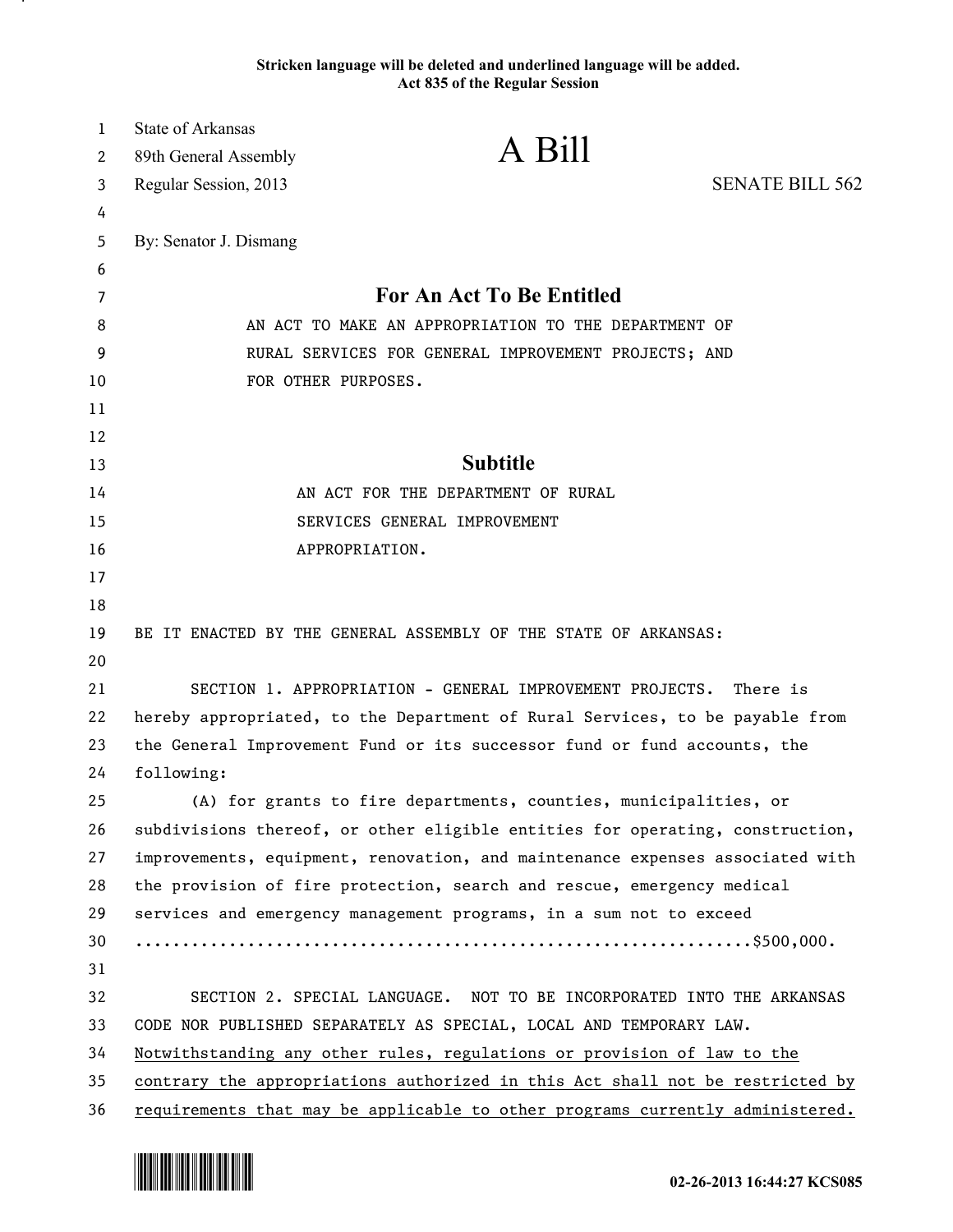- New rules and regulations may be adopted to carry out the intent of the
- 

## General Assembly regarding the appropriations authorized in this Act.

 SECTION 3. DISBURSEMENT CONTROLS. (A) No contract may be awarded nor obligations otherwise incurred in relation to the project or projects described herein in excess of the State Treasury funds actually available therefor as provided by law. Provided, however, that institutions and agencies listed herein shall have the authority to accept and use grants and donations including Federal funds, and to use its unobligated cash income or funds, or both available to it, for the purpose of supplementing the State Treasury funds for financing the entire costs of the project or projects enumerated herein. Provided further, that the appropriations and funds otherwise provided by the General Assembly for Maintenance and General Operations of the agency or institutions receiving appropriation herein shall not be used for any of the purposes as appropriated in this act. (B) The restrictions of any applicable provisions of the State Purchasing Law, the General Accounting and Budgetary Procedures Law, the Revenue Stabilization Law and any other applicable fiscal control laws of this State and regulations promulgated by the Department of Finance and Administration, as authorized by law, shall be strictly complied with in disbursement of any funds provided by this act unless specifically provided otherwise by law. 

 SECTION 4. LEGISLATIVE INTENT. It is the intent of the General Assembly that any funds disbursed under the authority of the appropriations contained in this act shall be in compliance with the stated reasons for which this act was adopted, as evidenced by the Agency Requests, Executive Recommendations and Legislative Recommendations contained in the budget manuals prepared by the Department of Finance and Administration, letters, or summarized oral testimony in the official minutes of the Arkansas Legislative Council or Joint Budget Committee which relate to its passage and adoption. 

32 SECTION 5. EMERGENCY CLAUSE. It is found and determined by the General Assembly, that the Constitution of the State of Arkansas prohibits the appropriation of funds for more than a one (1) year period; that the effectiveness of this Act on July 1, 2013 is essential to the operation of

the agency for which the appropriations in this Act are provided, and that in